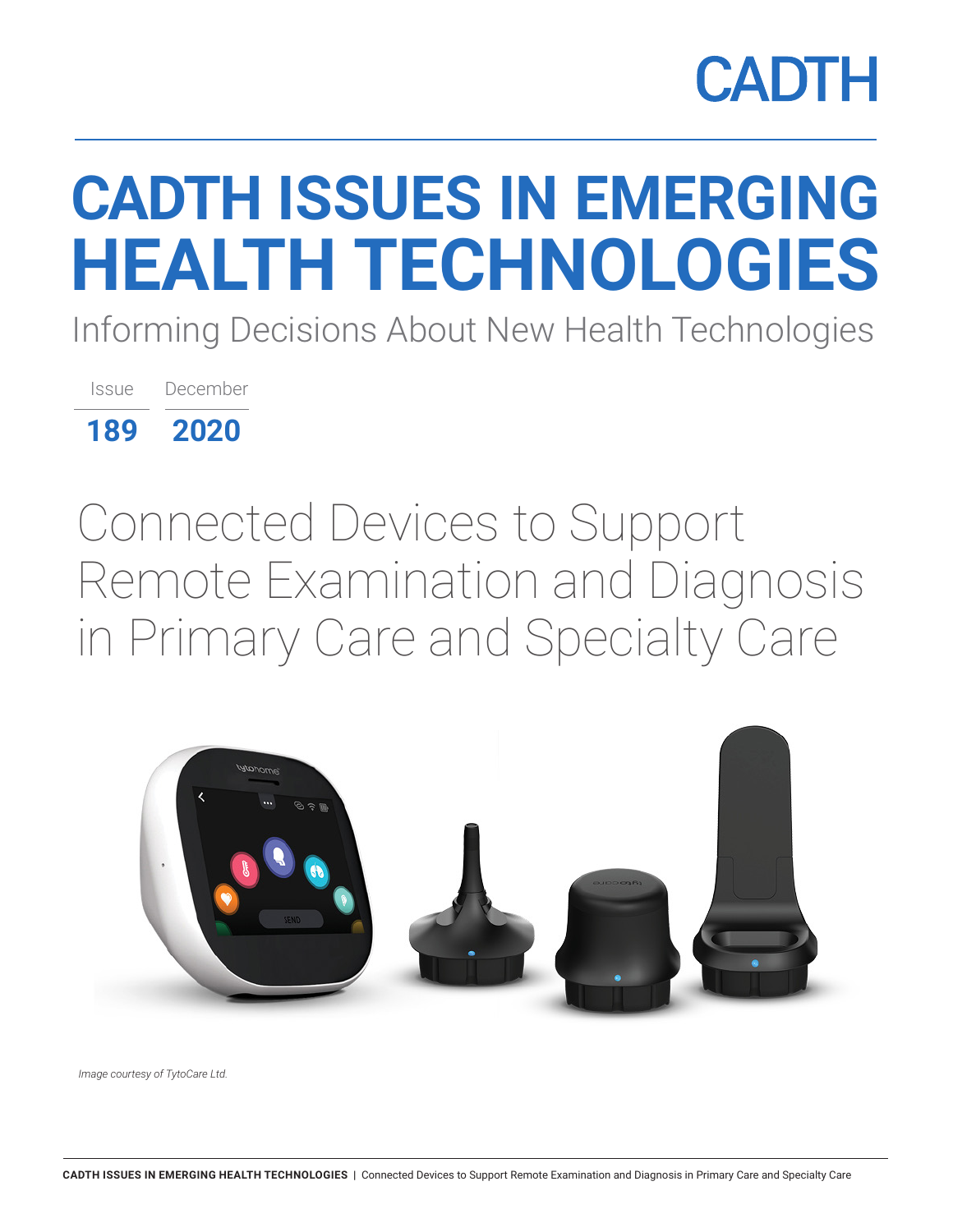

#### Author: Jeff Mason, Hannah Loshak

Cite as: Connected Devices to Support Remote Examination and Diagnosis in Primary Care and Specialty Care. Ottawa: CADTH; 2020 Dec. (CADTH Issues in Emerging Health Technologies; issue 189).

#### ISSN: 1488-6324

Disclaimer: The information in this document is intended to help Canadian health care decision-makers, health care professionals, health systems leaders, and policymakers make well-informed decisions and thereby improve the quality of health care services. While patients and others may access this document, the document is made available for informational purposes only and no representations or warranties are made with respect to its fitness for any particular purpose. The information in this document should not be used as a substitute for professional medical advice or as a substitute for the application of clinical judgment in respect of the care of a particular patient or other professional judgment in any decision-making process. The Canadian Agency for Drugs and Technologies in Health (CADTH) does not endorse any information, drugs, therapies, treatments, products, processes, or services.

While care has been taken to ensure that the information prepared by CADTH in this document is accurate, complete, and up-to-date as at the applicable date the material was first published by CADTH, CADTH does not make any guarantees to that effect. CADTH does not guarantee and is not responsible for the quality, currency, propriety, accuracy, or reasonableness of any statements, information, or conclusions contained in any third-party materials used in preparing this document. The views and opinions of third parties published in this document do not necessarily state or reflect those of CADTH.

CADTH is not responsible for any errors, omissions, injury, loss, or damage arising from or relating to the use (or misuse) of any information, statements, or conclusions contained in or implied by the contents of this document or any of the source materials.

This document may contain links to third-party websites. CADTH does not have control over the content of such sites. Use of third-party sites is governed by the third-party website owners' own terms and conditions set out for such sites. CADTH does not make any guarantee with respect to any information contained on such third-party sites and CADTH is not responsible for any injury, loss, or damage suffered as a result of using such third-party sites. CADTH has no responsibility for the collection, use, and disclosure of personal information by third-party sites.

Subject to the aforementioned limitations, the views expressed herein do not necessarily reflect the views of Health Canada, Canada's provincial or territorial governments, other CADTH funders, or any third-party supplier of information.

This document is prepared and intended for use in the context of the Canadian health care system. The use of this document outside of Canada is done so at the user's own risk.

This disclaimer and any questions or matters of any nature arising from or relating to the content or use (or misuse) of this document will be governed by and interpreted in accordance with the laws of the Province of Ontario and the laws of Canada applicable therein, and all proceedings shall be subject to the exclusive jurisdiction of the courts of the Province of Ontario, Canada.

The copyright and other intellectual property rights in this document are owned by CADTH and its licensors. These rights are protected by the *Canadian Copyright Act* and other national and international laws and agreements. Users are permitted to make copies of this document for non-commercial purposes only, provided it is not modified when reproduced and appropriate credit is given to CADTH and its licensors.

About CADTH: CADTH is an independent, not-for-profit organization responsible for providing Canada's health care decision-makers with objective evidence to help make informed decisions about the optimal use of drugs, medical devices, diagnostics, and procedures in our health care system.

Funding: CADTH receives funding from Canada's federal, provincial, and territorial governments, with the exception of Quebec.

Contact [requests@cadth.ca](mailto:requests@cadth.ca) with inquiries about this notice or legal matters relating to CADTH services.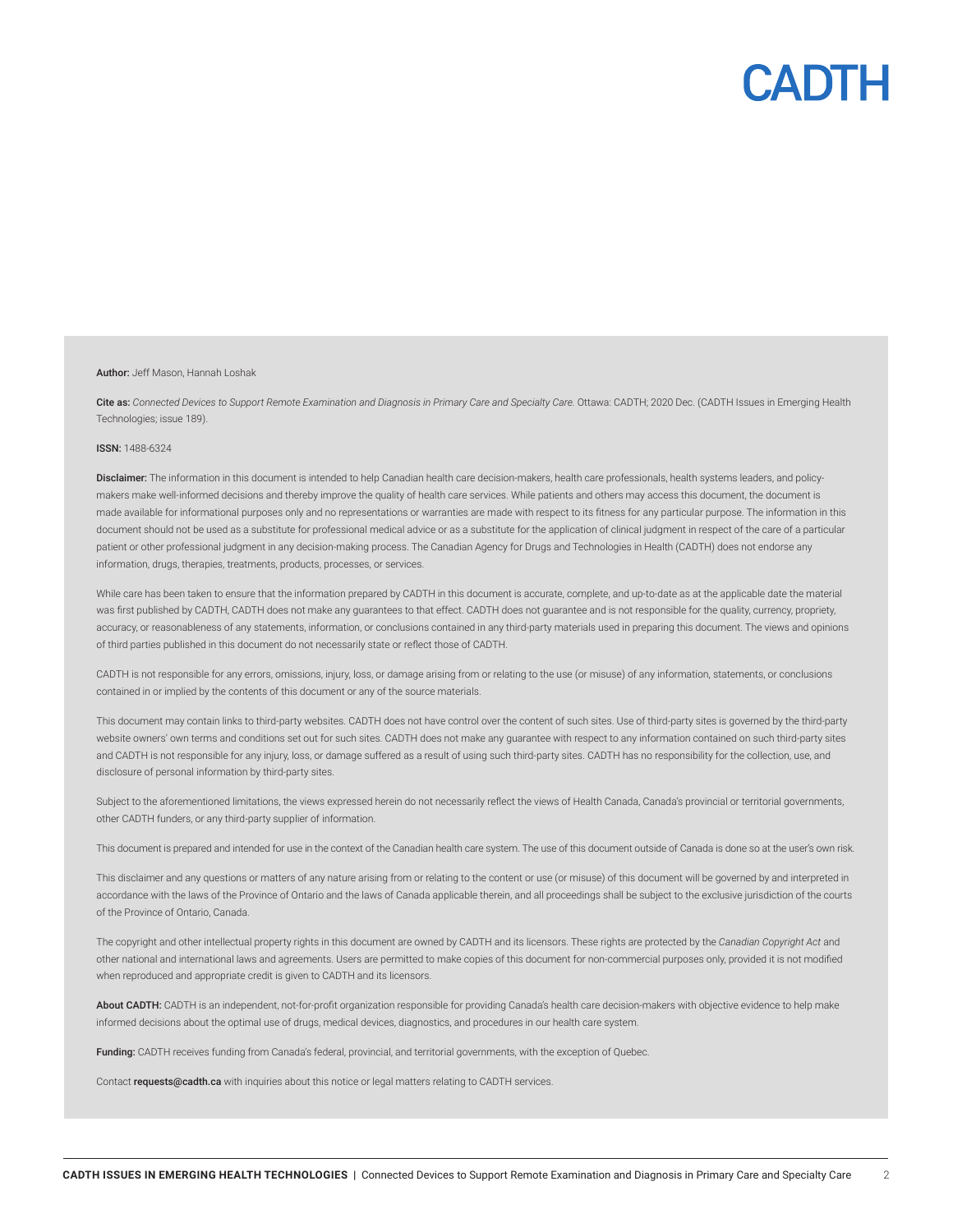### Methods

This report presents an overview of an emerging health technology, a description of some of the published clinical studies, and a summary of some important considerations related to the potential implementation of technology. This report was not prepared using systematic review methods and did not involve critical appraisal or analysis of relevant study findings. This report is not intended to provide recommendations for or against the use of a particular technology.

#### Literature Search Strategy

A limited literature search was conducted by an information specialist on key resources including MEDLINE via Ovid, Scopus, PubMed, the Cochrane Library, the University of York Centre for Reviews and Dissemination (CRD) databases, the websites of Canadian and major international health technology agencies, as well as a focused internet search. The search strategy comprised both controlled vocabulary, such as the National Library of Medicine's MeSH (Medical Subject Headings), and keywords. The main search concepts were TytoHome and remote monitoring devices. No filters were applied to limit the retrieval by study type. Where possible, retrieval was limited to the human population. The search was also limited to Englishlanguage documents published between January 1, 2018 and August 20, 2020.

#### Study Selection

One author screened the literature search results and reviewed the full text of all potentially relevant studies. Studies were considered for inclusion if the intervention was TytoHome (or related devices manufactured by TytoCare Ltd.). Conference abstracts and grey literature were included when they provided additional information to that available in the published studies.

#### Peer Review

Manufacturers were given the opportunity to comment on an earlier draft; manufacturer input was received and addressed in this report.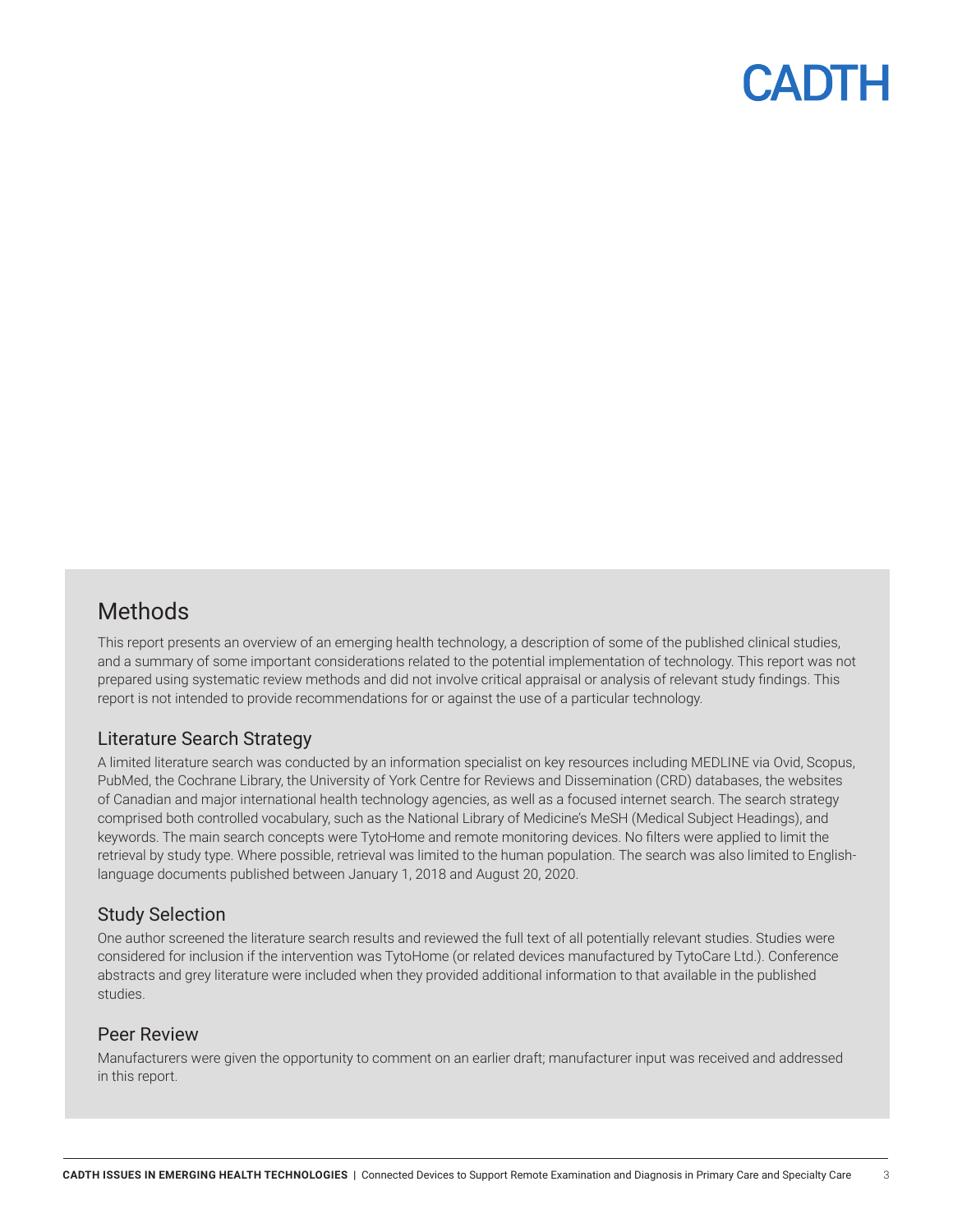### **Summary**

- •The COVID-19 pandemic rapidly moved health care from an in-person environment to a virtual environment: a shift that patients and clinicians in Canada had been indicating a readiness and willingness for in recent years.
- •The number of appointments that can be provided as a virtual visit is limited by the ability to assess a person's physical signs and symptoms such as heart and lung sounds.
- •TytoHome is a set of connected devices intended to support the remote examination of physical signs and symptoms as part of a virtual visit between patients and clinicians.
- •Limited published evidence of the feasibility, validity, and reliability of TytoHome suggests it may be useful to support remote examinations during virtual visits.
- •Issues such as cost, technical requirements, physician remuneration, and licensing may all impact the ability to implement technologies like TytoHome in Canada.

## **Background**

The physical (or clinical) exam is an evaluative tool that has been used for centuries by clinicians for patients presenting with a variety of health concerns.<sup>1</sup> Despite advances in diagnostic technologies, such as portable ultrasound, recent studies have reaffirmed the value of the physical examination as a tool to support diagnosis and treatment, and for its importance in building good relationships between clinicians and their patients.2,3 The idea and practice of delivering care to patients outside of traditional health care settings is not new and patients, clinicians, and policy-makers in Canada have shown an increased readiness and willingness to receive and deliver care virtually, including using virtual visits as an alternative to in-person appointments.4-6 Despite this readiness, the scope of care considered suitable for virtual visits may exclude many components of the physical exam.<sup>7,8</sup> The rapid shift from inperson care to virtual care during the COVID-19 pandemic has also lead to an emergent need for technologies that can safely and effectively support patient care at a distance.<sup>5,7</sup> One technology that may support remote examination during a virtual visit is TytoHome.<sup>9</sup>

## The Technology

TytoHome (TytoCare Inc., Israel<sup>9</sup>) is a set of connected devices (i.e., "physical objects that can connect to each other and other systems via the internet"<sup>10</sup>) intended to support the remote examination of patients by clinicians during virtual visits.11 The system includes:9

- the Tyto Device (described further on)
- a digital otoscope, digital stethoscope, and tongue depressor adaptors
- the TytoApp (a smartphone app compatible with Android and iOS devices).

By integrating peripheral devices like a digital stethoscope, TytoHome may help facilitate some virtual visits that would normally require an in-person appointment to assess the patient.

Prerequisites for using TytoHome include access to:<sup>12</sup>

- a high-speed wireless internet connection (a smartphone or other portable wireless internet hotspot may also be used)
- a smartphone or tablet device compatible with the TytoApp.

Clinicians integrating TytoHome into their practices must also set up TytoVisit — a proprietary telehealth platform intended to support virtual visits, scheduling, and more, and capable of integrating with electronic medical records and other existing telehealth platforms.13 According to the manufacturer, patients using TytoHome can also share the examination data collected by the device with their own health care provider even if their clinician is not a Tyto user (Menahem Shikhman, TytoCare Ltd., New York, NY: personal communication, Nov 16, 2020).

Prior to using TytoHome, a patient must also sign up for an account, register their system, and pair the TytoApp to the Tyto Device.12 Multiple patients can be registered using the same account. Clinicians choosing to use TytoHome to support their practices can issue registration details to their patients.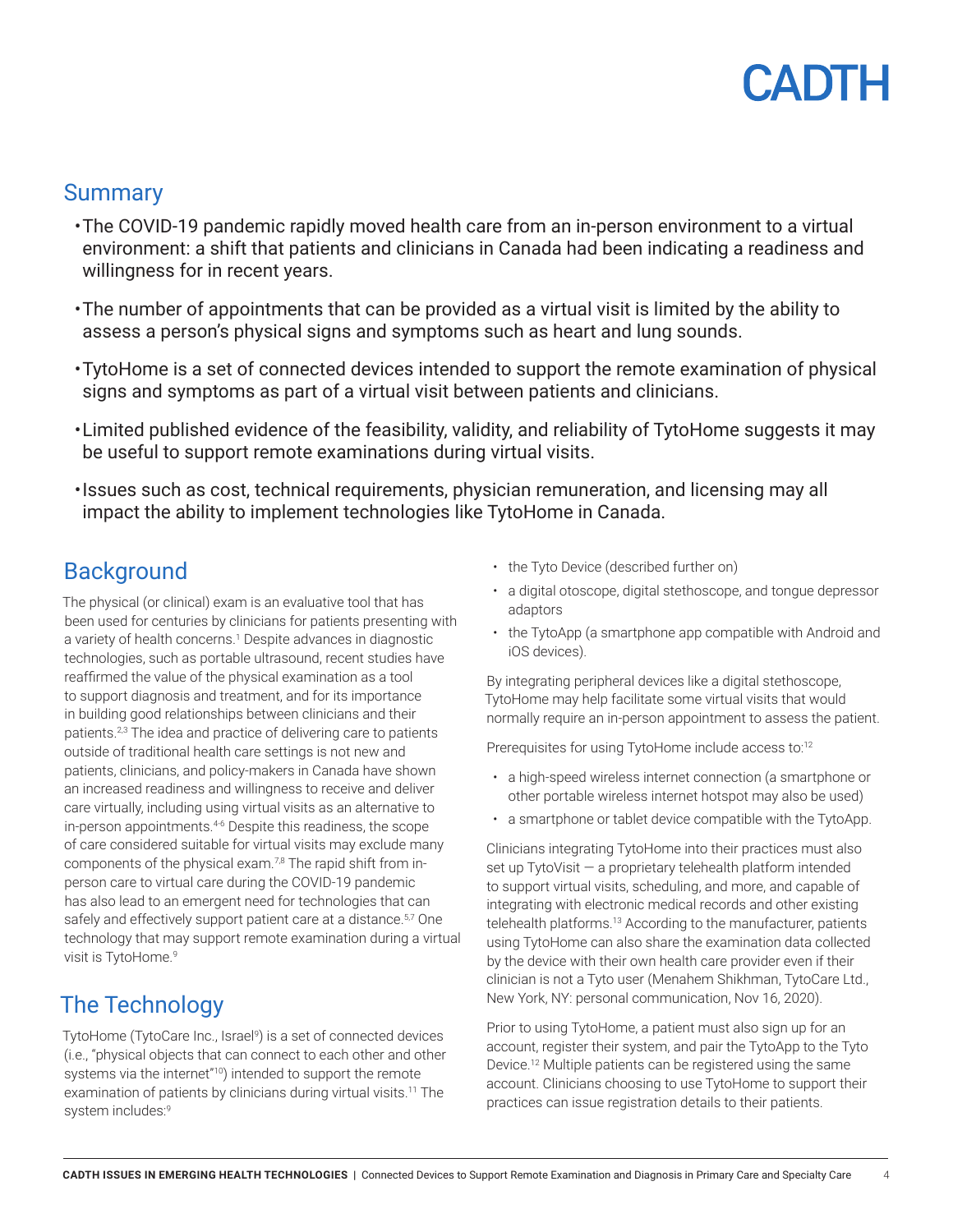

Once set-up has been completed, patients and caregivers can review the built-in self-quided training videos.<sup>11</sup> Following training, patients and caregivers can use the app to start a video visit with a clinician in real time, collect and send examination data for review by a clinician at a later time (called "Exam and Forward" in the TytoApp), or view messages from a clinician (such as visit notes or examination files) sent to the app's inbox.<sup>12</sup>

When selecting a real-time video visit, TytoApp allows patients and caregivers to choose between an immediate appointment with a national or regional provider group using the TytoCare platform or an appointment with their own clinician (provided their clinician is a Tyto user).<sup>12</sup> Before the visit begins, patients are asked to provide a list of symptoms and to complete a short questionnaire describing the reason for their visit. When the clinician is available, the patient is prompted to join the video visit and the appointment begins. Video and audio are provided throughout the visit using the smartphone's built-in camera and microphone.

Video visits with a clinician and "Exam and Forward" are supported using the hand-held Tyto Device.<sup>12</sup> Along with a touchscreen on the front, the Tyto Device includes an integrated camera, integrated infrared thermometer, and attachment ring for the included adaptors on the back. Using the touchscreen, patients or caregivers can collect data and images to support the:

- ear exam (using the digital otoscope adaptor)
- heart and lung sounds exam (digital stethoscope)
- heart rate exam (digital stethoscope)
- skin exam (integrated camera)
- temperature taking (integrated thermometer)
- throat exam (tongue depressor).

Health care organizations in the US have also indicated that TytoHome can be used to evaluate digestive issues (i.e., listening to bowel sounds using the digital stethoscope) and to support comprehensive physical examinations.14,15

If needed to support a real-time video visit, the Tyto Device is controlled remotely by the clinician, who guides the patient or caregiver in its placement and use throughout the examination.<sup>12</sup> Examination data (e.g., images, sounds) are available to the clinician in real time.

Patients and caregivers may also send examination data to their clinician at a time outside of a video visit. When using the Exam and Forward feature of TytoHome, patients or caregivers are guided in the placement and use of the Tyto Device using instructions displayed on the device's touchscreen and in the

TytoApp. Once collected, the examination data are sent to the requesting clinician for review through the TytoApp.

### Availability

TytoHome was licensed as a Class 2 medical device by Health Canada in 2018.<sup>16</sup> In Canada, TytoHome is available for purchase by patients of the Cleveland Clinic Canada<sup>17</sup> alone or as part of its Express Care Online service.<sup>18</sup> According to the manufacturer, the system is also available from three other Canadian telehealth vendors (Menahem Shikhman: personal communication, Nov 16, 2020). In the US, TytoHome is available for purchase from BestBuy<sup>19</sup> and is a care option for patients in some health care organizations.14,15,20-23

### Cost

The Cleveland Clinic Canada lists the price of TytoHome as CA\$599. In the US, the retail price of TytoHome is US\$299.19,24 Appointments with a TytoHome clinician are reported to cost up to US\$59 per visit.<sup>24</sup> In Canada, TytoHome can be purchased alongside access to the Cleveland Clinic Canada' Express Care Online service. A one-year subscription to Express Care Online plus a TytoHome system costs:25

- CA\$898 (individual access)
- CA\$1,048 (individual and partner)
- CA\$1,098 (individual and family).

The cost of continued access to the Express Care Online service for one year is CA\$299 (individual), CA\$449 (individual and partner), or CA\$499 (individual and family).<sup>26</sup>

Additional patient and caregiver costs include those associated with high-speed wireless internet and smartphone or tablet ownership.

The costs associated with acquiring, accessing, and implementing TytoHome for health care providers or health care organizations were not identified.

## Who Might Benefit?

Because they are intended to support remote examinations, devices like TytoHome could help facilitate virtual visits not currently recommended due to safety, feasibility, and liability concerns.7,8 While the largest proportion of health care visits in Canada (prior to the COVID-19 pandemic) occur in-person  $-$  regardless of geographic location, age, sex, or care need  $$ patients have repeatedly been found to be ready and willing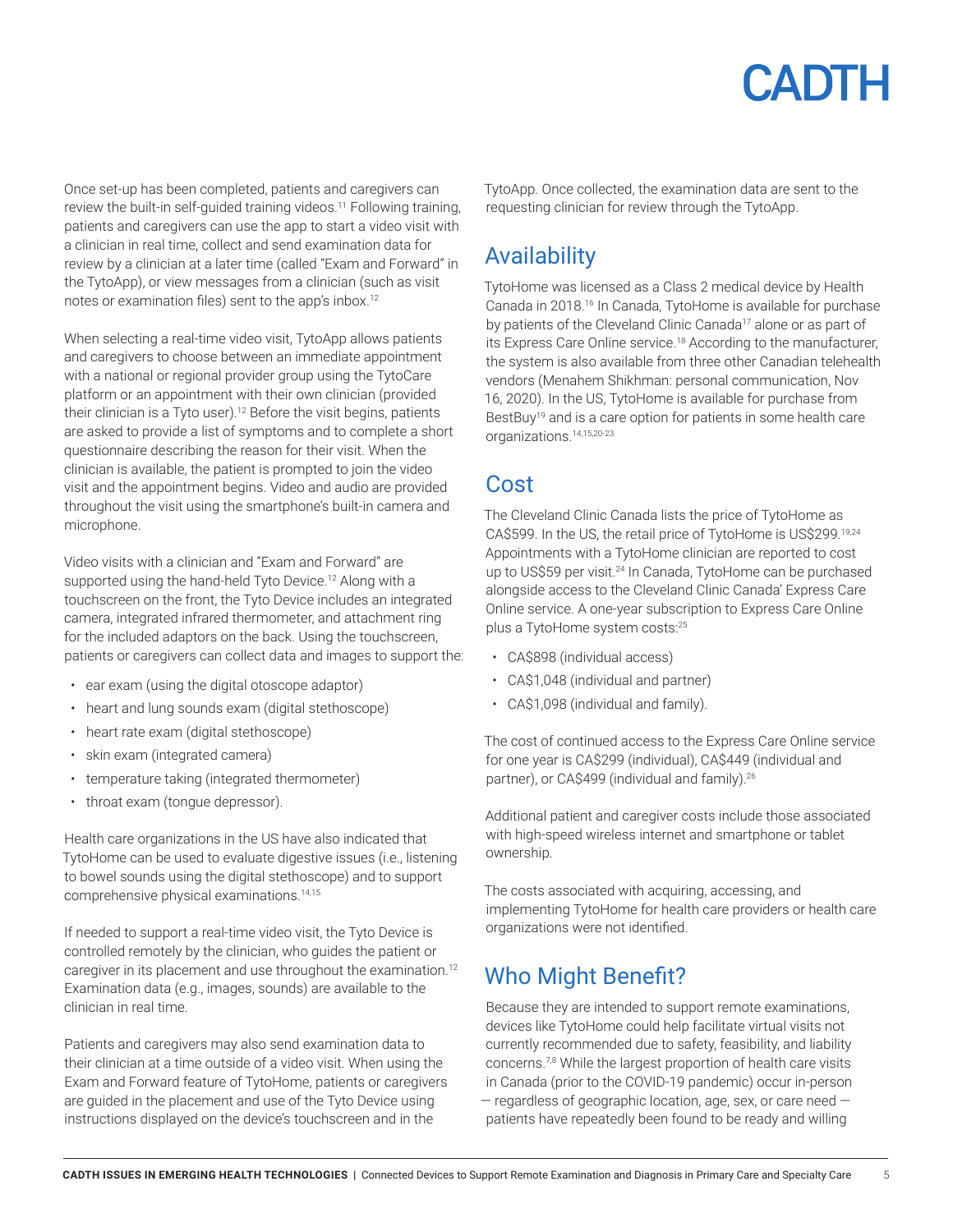to receive care through a virtual visit.<sup>5,6</sup> Findings from surveys commissioned by the Canadian Medical Association in 2018 and 2020 provide some understanding of which patients may benefit most from enhanced virtual visits using devices such as TytoHome. These include:

- people who have already had a virtual visit, younger people, and people who were already frequent users of the health care system (who were all found to be more likely to say they would use virtual visits for more than one-half of their visits than other respondents)<sup>6</sup>
- people without a family doctor were found to be more likely to access care through a virtual visit compared with people with a family doctor.<sup>5</sup>

Additionally, one US health care organization suggests that TytoHome may be most beneficial to families with children wishing to avoid trips to a physician's office or an emergency department for a diagnosis.15

The shift away from in-person visits during the COVID-19 pandemic provided the opportunity to ask patients in Canada about their preferences for receiving care following the pandemic and also offers insight into which patients could benefit from devices like TytoHome.<sup>5</sup> For example, nearly 40% of respondents indicated that virtual visits are ideal for first-contact appointments for their complex needs (40%), routine needs (36%), or basic needs (39%).<sup>5</sup>

### Current Practice

While virtual visits are not a new concept in Canada's health care system, the COVID-19 pandemic led groups across the country to quickly develop new guidance to support and encourage their use.7,27 Much of this guidance aligns with guidance provided to clinicians in the 2020 *Virtual Care Playbook* produced jointly by the Canadian Medical Association, the College of Family Physicians of Canada, and the Royal College of Physicians and Surgeons of Canada.<sup>8</sup> In general, according to the guidance, care suitable for virtual visits excludes assessments of ear pain, cough, or where it is necessary to listen to heart and lung sounds to evaluate the patient.8 The Canadian Medical Protective Association's COVID-19 guidance also explicitly states that virtual visits are "not a substitute for in-person assessments and clinical examinations."7

## Summary of the Evidence

One study of the TytoHome system<sup>28</sup> and one study of an unspecified Tyto system (described only as the "Tyto Device") were identified in the literature.<sup>29</sup> Both studies received funding from the manufacturer.

In a randomized, non-blinded study, Notario et al. assessed the feasibility and usability of the TytoHome system for a homebased remote examination by caregivers of 24 children with medical complexity previously enrolled in a US pediatric complex care program.<sup>28</sup> The primary outcomes measured were the ability of clinicians to connect with patients using the system (feasibility), the ease of use of the TytoHome system, and the acceptability of video, image, and sound quality (usability).28 Secondary outcomes of the study assessed the impact of TytoHome on health system resource utilization (e.g., hospitalizations, emergency room visits) and clinician and family satisfaction compared to a control group.28

In a diagnostic cohort study, McDaniel et al. assessed the clinical validity and reliability of the Tyto Device in 50 children receiving care at a US pediatric cardiology clinic.<sup>29</sup> The primary outcome (diagnostic equivalence) compared the quality of heart sounds, lung sounds, and images of the tympanic membrane captured by the Tyto Device with those captured by other, stand-alone, digital examination devices already in use in the clinic's telemedicine program.29 The study's secondary outcome compared the clinical findings (i.e., no clinical finding, significant clinical finding, and presence/absence of significant clinical finding could not be determined) of the Tyto Device to those from the other devices to assess which device best provided accurate clinical information.29

Overall, both studies concluded the system would be a useful tool for supporting remote physical examinations in children with complex medical conditions.

#### Results

Interpretation of the results of both identified studies are limited by their small size.<sup>28,29</sup> The primary outcomes examined (feasibility, utility, diagnostic equivalence) may also be of limited use in understanding the place of TytoHome in clinical practice.

#### *Health System Resource Utilization*

In their secondary outcomes, Notario et al. found mixed results regarding the use of health system resources between patients assigned to receive care using TytoHome and those assigned to the control group.28 The authors reported that patients in the TytoHome group had a greater rate of emergency department visits and acute office visits compared with the control group. Conversely, the TytoHome group had a lower rate of hospital admissions and a lower rate of intensive care unit (ICU) admission than the control group. Regarding the avoided use of health system resources, the authors reported seven telehealth visits in the TytoHome group that prevented an in-person visit. This included the prevention of three emergency department visits, three outpatient visits, and one ICU admission.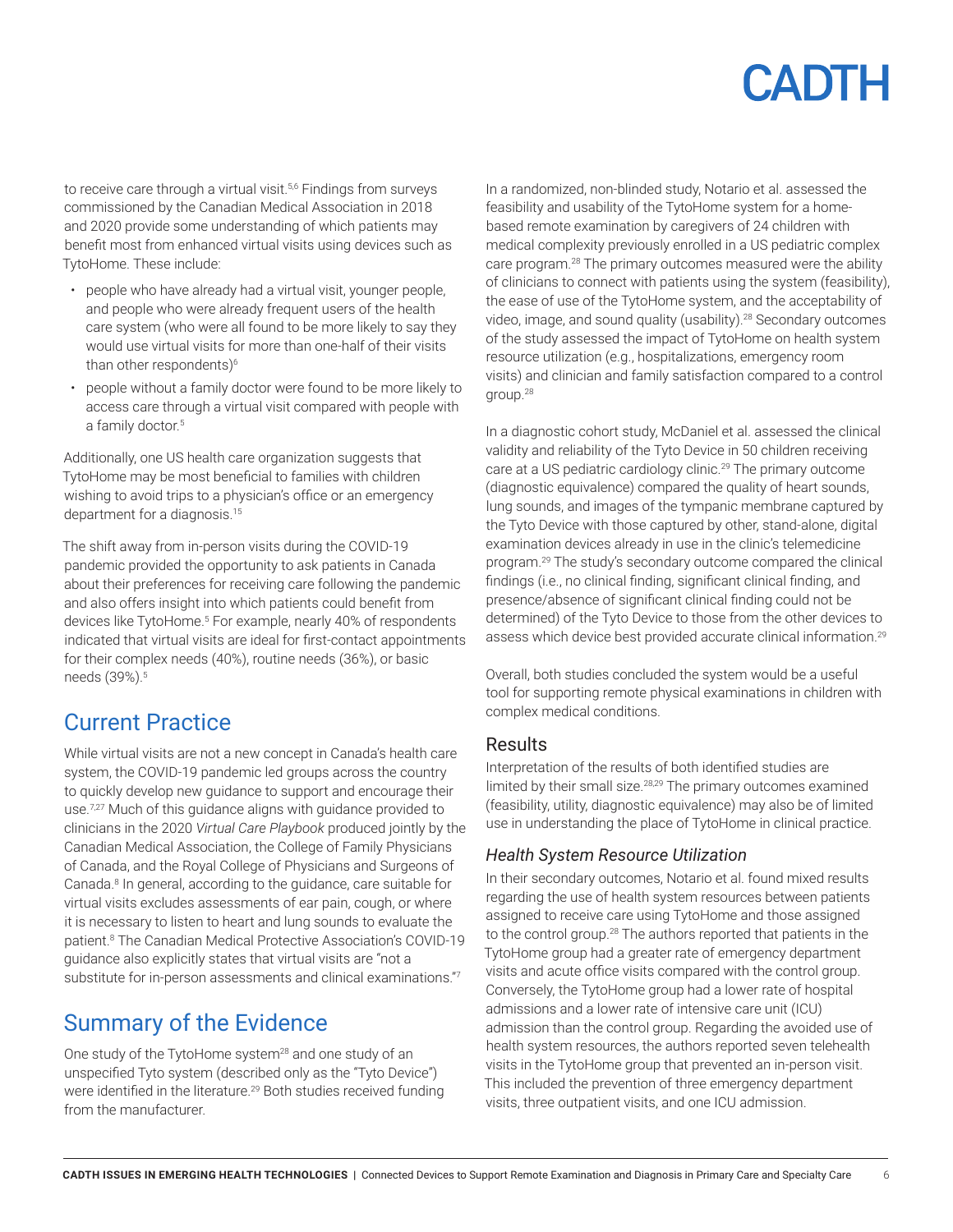

#### *Feasibility*

Notario et al. reported that clinicians successfully connected with patients using the TytoHome system in 46 of 50 (92%) encounters. In nine of the 46 successful connections (19.6%), clinicians reported the connection as problematic.28

#### *Usability*

Overall, Notario et al. reported that caregivers and clinicians found the usability of the system to be acceptable, with the exception of the otoscope, where ear wax build-up or caregiver discomfort in using the device were reported to affect the usability of this attachment.28

#### *Diagnostic Equivalence and Utility of Information*

McDaniel et al. reported the heart sounds, lung sounds, and tympanic membrane images captured by the Tyto Device to be of higher quality compared with the other stand-alone digital examination devices (i.e., digital stethoscope and digital otoscope) already in use in the study clinic's telemedicine program.29

McDaniel et al. also reported that the Tyto Device was more likely to capture clinical information (i.e., images and sounds) to support a clinical finding than the stand-alone digital examination devices already in use in the study clinic's telemedicine program.29

#### Other Research

The manufacturer's website reports three additional studies of the Tyto Device: 30

- a pilot project that deployed the professional version of TytoHome (TytoPro, described later) to schools in North Carolina<sup>31</sup>
- a prospective study of the Tyto Device to assess children presenting to the emergency department of a pediatric children's hospital in Israel<sup>32</sup>
- a case study about the implementation of the TytoClinic in a large US health system's home-based palliative care program.33

According to the manufacturer, TytoHome has also been evaluated with:

- employees of a major US retail company
- patients of a health care organization in Israel, where the system was deployed following the results of an evaluation<sup>32</sup> and subsequent pilot study
- members of a private Swiss health insurance provider
- patients of a private US pediatric health care organization
- patients of a US telehealth provider (Menahem Shikhman: personal communication, Nov 16, 2020).

#### Safety

No studies evaluating the safety of using TytoHome to support remote examinations were identified. Neither of the identified studies examined or reported safety outcomes. The US FDA considers the safety of the stethoscope adaptor and the built-in thermometer to be similar to other equivalent digital devices.<sup>34-36</sup>

#### Cost-Effectiveness

No studies evaluating the cost-effectiveness of TytoHome were identified. The secondary outcomes in one study of children with complex medical conditions reported a US\$9,425 per patient savings driven by fewer hospitalizations and not including patient costs such as travel and lost wages.<sup>28</sup> Potential cost savings of implementing TytoHome have also been reported in unpublished case studies (Menahem Shikhman: personal communication, Nov 16, 2020).

#### Patients' Perspectives

In their study of children with medical complexity, Notario et al. surveyed caregivers (n = 13) about their satisfaction using TytoHome.28 The authors reported that respondents reported being satisfied and comfortable using the system and that they found TytoHome easy to use. Additionally, the authors reported that, although survey scores did not change, comments provided by caregivers suggested that they became more comfortable using the system over the course of the study. One caregiver also commented that the ability to access care through telehealth (TytoHome) reduced their worries of staying at home.

## Concurrent Developments

In addition to TytoHome, TytoCare Ltd. produces two other systems built around the Tyto Device:<sup>13</sup>

- TytoPro (licensed by Health Canada as a Class II medical  $device<sup>37</sup>$ ) — intended for virtual visits facilitated by health care professionals and designed with more robust hardware for everyday office use
- TytoClinic a portable telehealth clinic intended for use in locations such as schools and long-term care facilities that, in addition to the TytoPro system, includes a pulse oximeter, blood pressure cuff, and an iPad with stand.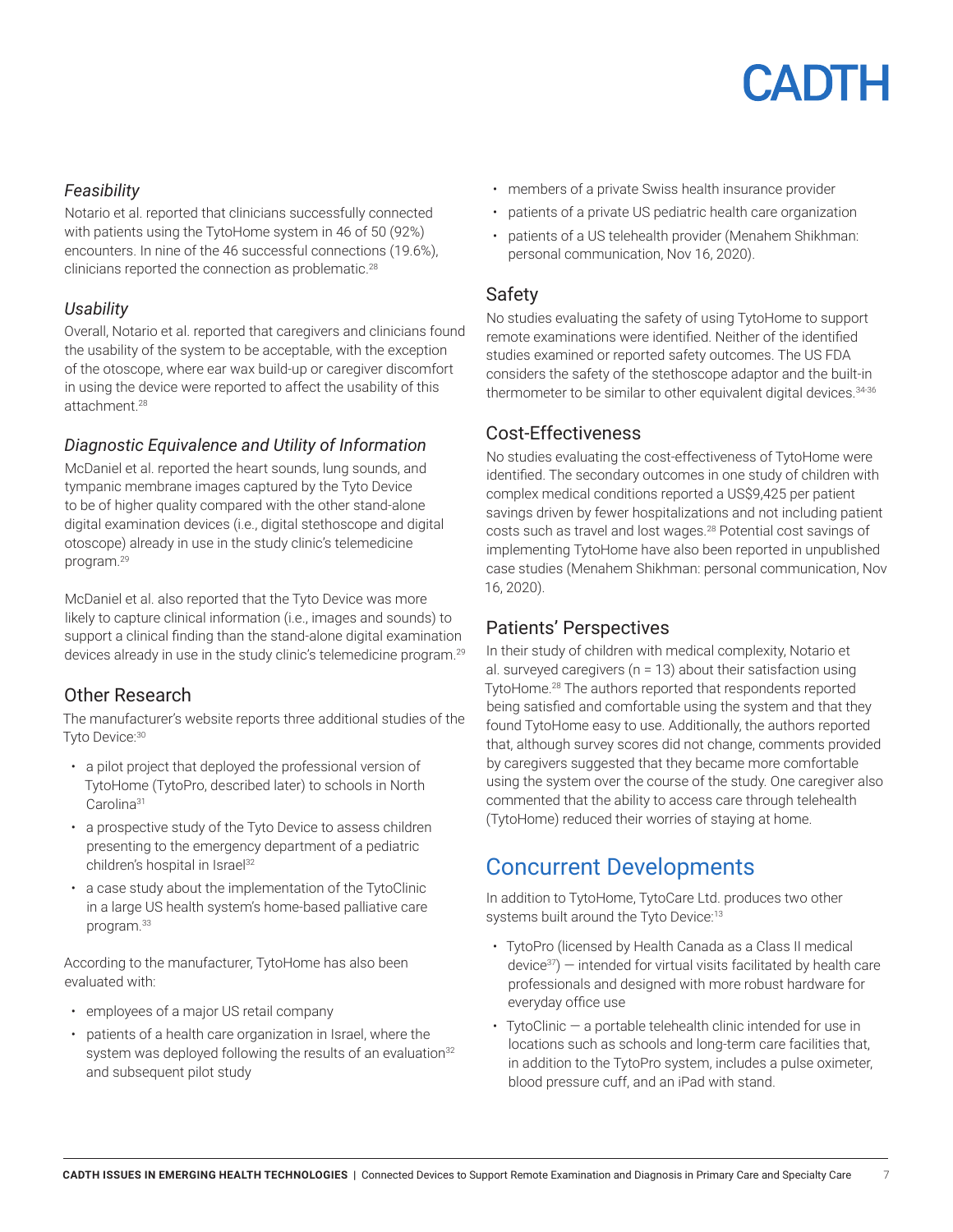One additional study of the Tyto Device was identified in a clinical trial registry.38 The study (status unknown) is intended to evaluate the use of the Tyto Device's thermometer to assess body temperature compared with another infrared thermometer and a standard of care thermometer.<sup>38</sup> Published results of this study were not identified.

Similar connected devices to TytoHome that could support remote examination of patients include:

- DUO ECG + Digital Stethoscope (Eko Devices, Inc., Oakland, California), a combination digital stethoscope and electrocardiogram prescribed to patients by clinicians for use with a companion smartphone app<sup>39</sup>
- StethoMe (StethoMe sp. z o.o., Poznań, Poland), a hand-held digital stethoscope and companion smartphone app that uses artificial intelligence to allow patients to assess heart and lung sounds remotely.<sup>40</sup>

## Operational Considerations

Many of the potential issues related to the implementation and uptake of TytoHome in the Canadian health care system can be expected to be like those associated with the uptake and implementation of virtual visits more generally. A 2020 CADTH Policy Insights report identified three key areas for enabling virtual visits in Canada:41

- legislative and regulatory modernization (i.e., physician remuneration, physician licensing, and information privacy and security)
- technology adoption (i.e., interoperability and standardization, patient capacity to use technology)
- improved patient and clinician experience (i.e., continuity of care, acceptance of virtual visits, broadband internet access).

In addition to these issues, the 2020 *Virtual Care Playbook* identifies a number of other issues clinicians must consider prior to implementing virtual visits.<sup>8</sup> These include:

- appropriate hardware (e.g., large monitors, a high-resolution camera, high-quality headphones and microphone) and software (e.g., secure and privacy legislation compliant) for the clinician
- establishing a schedule that can accommodate virtual visits.

When considering TytoHome (or similar devices) specifically, several additional issues — many of which related to equitable access to the device  $-$  may emerge, including:

- the costs of the device, smartphone, wireless high-speed internet, and appointments borne by patients if not covered by private or public insurance programs
- access to reliable wireless high-speed internet to transmit examination data (an issue that required correction in one study of TytoHome<sup>28</sup>) that cannot be addressed by using another medium for the visit, such as the telephone
- a need for familiarity with the device in order to successfully complete remote examinations (an issue that emerged in one study of TytoHome, but for which the authors noted an improvement over the course of the study that may not be feasible for all patients)<sup>28</sup>
- the ability of patients living alone to complete some remote examinations (e.g., lung sounds) that require positioning the device behind the back or in other awkward or difficult-toreach positions.

## Final Remarks

Public funding and the implementation of technologies such as TytoHome in Canada may require additional research and planning to ensure equitable access, as well as an understanding of which patients, with what health concerns and in which settings, would benefit most from its use. For example, while the available evidence suggests TytoHome could benefit patients with complex or specialized care needs, the system is marketed to a population of patients and their families without complex or specialized care needs who have not been participants in the published, peer-reviewed studies. The rapid shift by patients, clinicians, and the health care system during the COVID-19 pandemic from in-person care to virtual care (including virtual appointments) may help facilitate answers to these questions, as could shifting patients' preferences and expectations for receiving comprehensive care from the location of their choosing.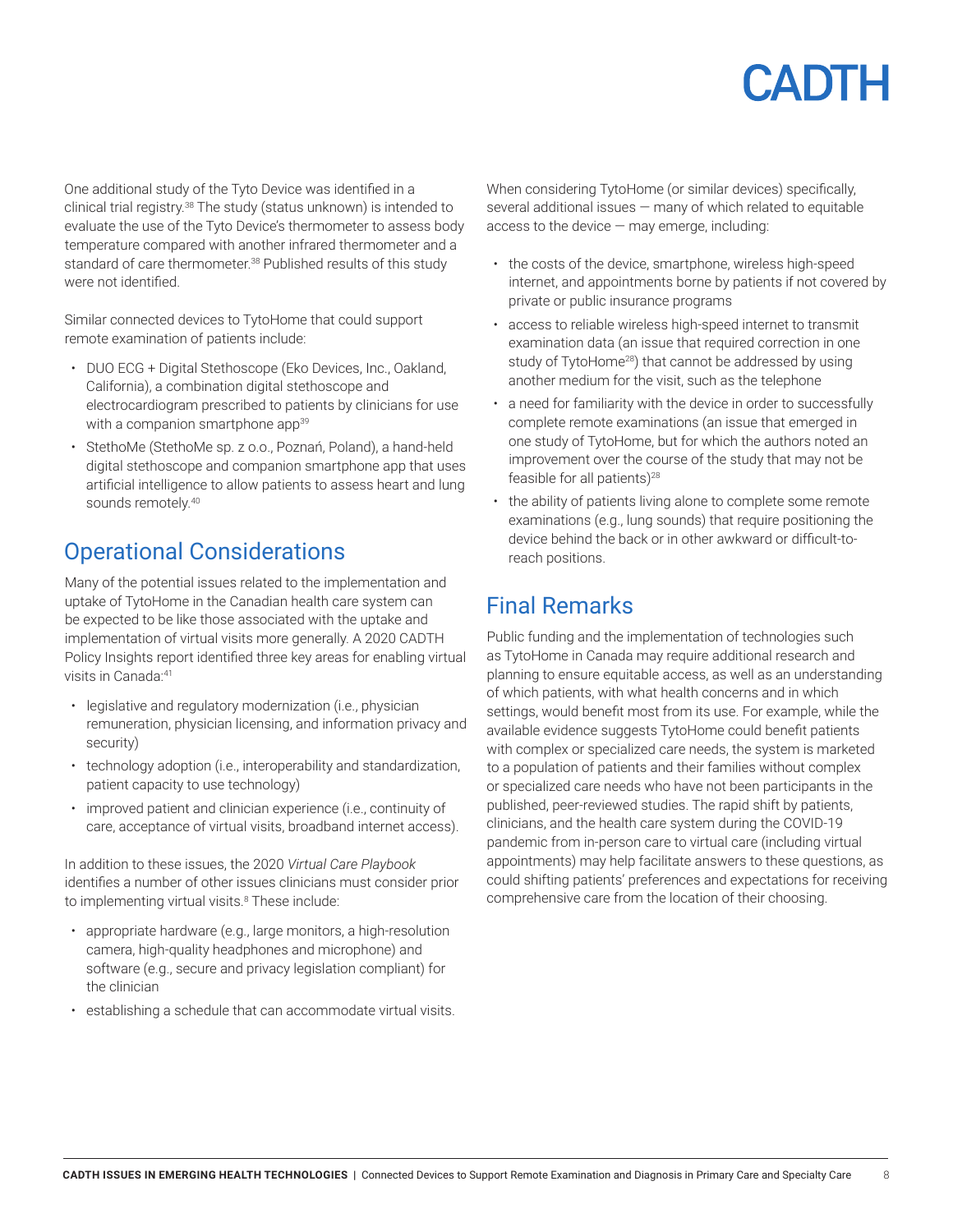### References

- 1. Verghese A, Charlton B, Cotter B, Kugler J. A history of physical examination texts and the conception of bedside diagnosis. *Trans Am Clin Climatol Assoc.*  2011;122:290-311.
- 2. Elder AT, McManus IC, Patrick A, Nair K, Vaughan L, Dacre J. The value of the physical examination in clinical practice: an international survey. *Clin Med (Lond).* 2017;17(6):490-498.
- 3. Kelly MA, Freeman LK, Dornan T. Family physicians' experiences of physical examination. *Ann Fam Med.* 2019;17(4):304-310.
- 4. Virtual care in Canada: discussion paper. Ottawa (ON): Canadian Medical Association; 2019: [https://www.cma.ca/sites/default/files/pdf/News/Virtual\\_](https://www.cma.ca/sites/default/files/pdf/News/Virtual_Care_discussionpaper_v2EN.pdf) [Care\\_discussionpaper\\_v2EN.pdf](https://www.cma.ca/sites/default/files/pdf/News/Virtual_Care_discussionpaper_v2EN.pdf). Accessed 2020 Oct 22.
- 5. What Canadians think of virtual care. Ottawa (ON): Canadian Medical Association; 2020: [https://www.cma.ca/sites/default/files/pdf/virtual-care/](https://www.cma.ca/sites/default/files/pdf/virtual-care/cma-virtual-care-public-poll-june-2020-e.pdf) [cma-virtual-care-public-poll-june-2020-e.pdf.](https://www.cma.ca/sites/default/files/pdf/virtual-care/cma-virtual-care-public-poll-june-2020-e.pdf) Accessed 2020 Oct 22.
- 6. Colledge M. Six in ten Canadians say they are excited about the impact artificial intelligence (AI) will have on health care. *Ipsos* 2018: [https://www.](https://www.ipsos.com/en-ca/news-polls/future-of-health#:~:text=Six in 10 Canadians say,%2C men (61%25 vs.&text=Canadians are also supportive of,into their personal health care) [ipsos.com/en-ca/news-polls/future-of-health#:~:text=Six%20in%2010%20](https://www.ipsos.com/en-ca/news-polls/future-of-health#:~:text=Six in 10 Canadians say,%2C men (61%25 vs.&text=Canadians are also supportive of,into their personal health care) [Canadians%20say,%2C%20men%20\(61%25%20vs.&text=Canadians%20](https://www.ipsos.com/en-ca/news-polls/future-of-health#:~:text=Six in 10 Canadians say,%2C men (61%25 vs.&text=Canadians are also supportive of,into their personal health care) [are%20also%20supportive%20of,into%20their%20personal%20health%20care.](https://www.ipsos.com/en-ca/news-polls/future-of-health#:~:text=Six in 10 Canadians say,%2C men (61%25 vs.&text=Canadians are also supportive of,into their personal health care) Accessed 2020 Oct 28.
- 7. Canadian Medical Protective Association. Providing virtual care during the COVID-19 pandemic. 2020: [https://www.cmpa-acpm.ca/en/advice](https://www.cmpa-acpm.ca/en/advice-publications/browse-articles/2020/providing-virtual-care-during-the-covid-19-pandemic)[publications/browse-articles/2020/providing-virtual-care-during-the-covid-19](https://www.cmpa-acpm.ca/en/advice-publications/browse-articles/2020/providing-virtual-care-during-the-covid-19-pandemic) [pandemic.](https://www.cmpa-acpm.ca/en/advice-publications/browse-articles/2020/providing-virtual-care-during-the-covid-19-pandemic) Accessed 2020 Sep 24.
- 8. Virtual care playbook. Ottawa (ON): Canadian Medical Association; 2020: [https://www.cma.ca/sites/default/files/pdf/Virtual-Care-Playbook\\_](https://www.cma.ca/sites/default/files/pdf/Virtual-Care-Playbook_mar2020_E.pdf) [mar2020\\_E.pdf](https://www.cma.ca/sites/default/files/pdf/Virtual-Care-Playbook_mar2020_E.pdf). Accessed 2020 Oct 22.
- 9. TytoCare Ltd. TytoCare. 2019: <https://www.tytocare.com>. Accessed 2020 Jul 28.
- 10. Arm Ltd. What are connected devices. 2020: [https://www.arm.com/glossary/](https://www.arm.com/glossary/connected-devices) [connected-devices](https://www.arm.com/glossary/connected-devices). Accessed 2020 Oct 1.
- 11. TytoCare Ltd. How TytoCare works | TytoHome telehealth exam kit. 2019: <https://www.tytocare.com/how-tyto-works>. Accessed 2020 Aug 14.
- 12. TytoCare Ltd. Tytohome: quick start guide. 2018: [https://www.sanfordhealth.](https://www.sanfordhealth.org/-/media/org/files/campaigns/tyto/tytohome---quick-start-guide.pdf?la=en&hash=C5A3E38DF4616EFF6CAD6A464D9B4C6A34377A44) [org/-/media/org/files/campaigns/tyto/tytohome---quick-start-guide.](https://www.sanfordhealth.org/-/media/org/files/campaigns/tyto/tytohome---quick-start-guide.pdf?la=en&hash=C5A3E38DF4616EFF6CAD6A464D9B4C6A34377A44) [pdf?la=en&hash=C5A3E38DF4616EFF6CAD6A464D9B4C6A34377A44](https://www.sanfordhealth.org/-/media/org/files/campaigns/tyto/tytohome---quick-start-guide.pdf?la=en&hash=C5A3E38DF4616EFF6CAD6A464D9B4C6A34377A44). Accessed 2020 Aug 14.
- 13. TytoCare Ltd. TytoCare: your on demand medical exam. [https://www.tytocare.](https://www.tytocare.com/get-answers.html) [com/get-answers.html.](https://www.tytocare.com/get-answers.html) Accessed 2020 Nov 6.
- 14. Novant Health. Get medical care anytime, anywhere with TytoHome: video healthcare visits help you avoid travel to a clinic or hospital. 2020: [https://](https://www.novanthealth.org/mynovant/tytohome.aspx) [www.novanthealth.org/mynovant/tytohome.aspx.](https://www.novanthealth.org/mynovant/tytohome.aspx) Accessed 2020 Oct 28.
- 15. Sanford Health. Sanford + TytoCare™ new user: frequently asked questions. [no date]: [https://www.sanfordhealth.org/-/media/org/files/](https://www.sanfordhealth.org/-/media/org/files/campaigns/tyto/019038-00445-flyer-px-tytocare-pilot-faq-8_5x11.pdf?la=en&hash=569663A7E8BEF2B3A3BA4AF048494E9B922294F1) [campaigns/tyto/019038-00445-flyer-px-tytocare-pilot-faq-8\\_5x11.](https://www.sanfordhealth.org/-/media/org/files/campaigns/tyto/019038-00445-flyer-px-tytocare-pilot-faq-8_5x11.pdf?la=en&hash=569663A7E8BEF2B3A3BA4AF048494E9B922294F1) [pdf?la=en&hash=569663A7E8BEF2B3A3BA4AF048494E9B922294F1](https://www.sanfordhealth.org/-/media/org/files/campaigns/tyto/019038-00445-flyer-px-tytocare-pilot-faq-8_5x11.pdf?la=en&hash=569663A7E8BEF2B3A3BA4AF048494E9B922294F1). Accessed 2020 Oct 28.
- 16. Tytohome; licence no. 101534. *Medical devices active licence listing (MDALL)* 2020; [https://health-products.canada.ca/mdall-limh/index-eng.jsp.](https://health-products.canada.ca/mdall-limh/index-eng.jsp) Accessed 2020 Aug 14.
- 17. Cleveland Clinic Canada. TytoHome. 2020: [https://cleveland-clinic-canada.](https://cleveland-clinic-canada.myshopify.com/products/tytohome%E2%84%A2?pr_prod_strat=collection_fallback&pr_rec_pid=5381572690082&pr_ref_pid=5677658898594&pr_seq=uniform) [myshopify.com/products/tytohome%E2%84%A2?pr\\_prod\\_strat=collection\\_](https://cleveland-clinic-canada.myshopify.com/products/tytohome%E2%84%A2?pr_prod_strat=collection_fallback&pr_rec_pid=5381572690082&pr_ref_pid=5677658898594&pr_seq=uniform) [fallback&pr\\_rec\\_pid=5381572690082&pr\\_ref\\_pid=5677658898594&pr\\_](https://cleveland-clinic-canada.myshopify.com/products/tytohome%E2%84%A2?pr_prod_strat=collection_fallback&pr_rec_pid=5381572690082&pr_ref_pid=5677658898594&pr_seq=uniform) [seq=uniform](https://cleveland-clinic-canada.myshopify.com/products/tytohome%E2%84%A2?pr_prod_strat=collection_fallback&pr_rec_pid=5381572690082&pr_ref_pid=5677658898594&pr_seq=uniform). Accessed 2020 Oct 28.
- 18. Cleveland Clinic Canada. Cleveland Clinic Express Care® Online. 2020: [https://](https://my.clevelandclinic.org/canada/resources/express-care-online) [my.clevelandclinic.org/canada/resources/express-care-online](https://my.clevelandclinic.org/canada/resources/express-care-online). Accessed 2020 Oct 28.
- 19. BestBuy. TytoCare TytoHome remote exam kit white. 2020: [https://www.bestbuy.com/site/brands/tytocare/](https://www.bestbuy.com/site/brands/tytocare/pcmcat1551112286115.c?id=pcmcat1551112286115&ref=rdr&loc=clinic_tytocare&intl=nosplash) [pcmcat1551112286115.c?id=pcmcat1551112286115&ref=rdr&loc=clinic\\_](https://www.bestbuy.com/site/brands/tytocare/pcmcat1551112286115.c?id=pcmcat1551112286115&ref=rdr&loc=clinic_tytocare&intl=nosplash) [tytocare&intl=nosplash](https://www.bestbuy.com/site/brands/tytocare/pcmcat1551112286115.c?id=pcmcat1551112286115&ref=rdr&loc=clinic_tytocare&intl=nosplash). Accessed 2020 Oct 28.
- 20. TytoCare Ltd. Ochsner Anywhere Care Health Kit. 2020: [https://ochsner.](https://ochsner.tytocare.com/) [tytocare.com/.](https://ochsner.tytocare.com/) Accessed 2020 Nov 17.
- 21. University of Miami Health System launches remote monitoring televigilance program for select COVID-19 patients. *Newswise* 2020; [https://www.newswise.](https://www.newswise.com/coronavirus/university-of-miami-health-system-launches-remote-monitoring-televigilance-program-for-select-covid-19-patients) [com/coronavirus/university-of-miami-health-system-launches-remote](https://www.newswise.com/coronavirus/university-of-miami-health-system-launches-remote-monitoring-televigilance-program-for-select-covid-19-patients)[monitoring-televigilance-program-for-select-covid-19-patients.](https://www.newswise.com/coronavirus/university-of-miami-health-system-launches-remote-monitoring-televigilance-program-for-select-covid-19-patients) Accessed 2020 Nov 26.
- 22. Avera eCARE, TytoCare Ltd. Avera eCARE selects Tyto Care as an enterprise solution for virtual care. *PR Newswire* 2019: [https://www.prnewswire.com/](https://www.prnewswire.com/news-releases/avera-ecare-selects-tyto-care-as-an-enterprise-solution-for-virtual-care-300943813.html) [news-releases/avera-ecare-selects-tyto-care-as-an-enterprise-solution-for](https://www.prnewswire.com/news-releases/avera-ecare-selects-tyto-care-as-an-enterprise-solution-for-virtual-care-300943813.html)[virtual-care-300943813.html.](https://www.prnewswire.com/news-releases/avera-ecare-selects-tyto-care-as-an-enterprise-solution-for-virtual-care-300943813.html) Accessed 2020 Oct 23.
- 23. Tyto Care. Deaconess Health System and Tyto Care expand telehealth partnership to help fight COVID-19. *PR Newswire* 2020: [https://www.](https://www.prnewswire.com/news-releases/deaconess-health-system-and-tyto-care-expand-telehealth-partnership-to-help-fight-covid-19-301030415.html) [prnewswire.com/news-releases/deaconess-health-system-and-tyto-care](https://www.prnewswire.com/news-releases/deaconess-health-system-and-tyto-care-expand-telehealth-partnership-to-help-fight-covid-19-301030415.html)[expand-telehealth-partnership-to-help-fight-covid-19-301030415.html](https://www.prnewswire.com/news-releases/deaconess-health-system-and-tyto-care-expand-telehealth-partnership-to-help-fight-covid-19-301030415.html). Accessed 2020 Nov 26.
- 24. Muoio D. Best Buy selling Tyto Care's telehealth platform online, in certain stores. *Mobihealthnews* 2019: [https://www.mobihealthnews.com/content/](https://www.mobihealthnews.com/content/best-buy-selling-tyto-cares-telehealth-platform-online-certain-stores) [best-buy-selling-tyto-cares-telehealth-platform-online-certain-stores](https://www.mobihealthnews.com/content/best-buy-selling-tyto-cares-telehealth-platform-online-certain-stores). Accessed 2020 Oct 29.
- 25. Cleveland Clinic Canada. Express Care® Online with TytoHome™. 2020: [https://](https://cleveland-clinic-canada.myshopify.com/products/express-care%C2%AE-online-tytohome%E2%84%A2) [cleveland-clinic-canada.myshopify.com/products/express-care%C2%AE](https://cleveland-clinic-canada.myshopify.com/products/express-care%C2%AE-online-tytohome%E2%84%A2)[online-tytohome%E2%84%A2.](https://cleveland-clinic-canada.myshopify.com/products/express-care%C2%AE-online-tytohome%E2%84%A2) Accessed 2020 Oct 28.
- 26. Cleveland Clinic Canada. Express care online. 2020: [https://cleveland-clinic](https://cleveland-clinic-canada.myshopify.com/products/express-care%C2%AE-online-annual-membership?variant=35105705722018)[canada.myshopify.com/products/express-care%C2%AE-online-annual-membe](https://cleveland-clinic-canada.myshopify.com/products/express-care%C2%AE-online-annual-membership?variant=35105705722018) [rship?variant=35105705722018](https://cleveland-clinic-canada.myshopify.com/products/express-care%C2%AE-online-annual-membership?variant=35105705722018). Accessed 2020 Oct 28.
- 27. Royal College of Physicians and Surgeons of Canada. Telemedicine and virtual care guidelines for health professionals. 2020; [http://www.royalcollege.ca/](http://www.royalcollege.ca/rcsite/documents/about/covid-19-resources-telemedicine-virtual-care-e#ab) [rcsite/documents/about/covid-19-resources-telemedicine-virtual-care-e#ab](http://www.royalcollege.ca/rcsite/documents/about/covid-19-resources-telemedicine-virtual-care-e#ab). Accessed 2020 Jul 8.
- 28. Notario PM, Gentile E, Amidon M, Angst D, Lefaiver C, Webster K. Homebased telemedicine for children with medical complexity. *Telemed J E Health.*  2019;25(11):1123-1132.
- 29. McDaniel NL, Novicoff W, Gunnell B, Cattell Gordon D. Comparison of a novel handheld telehealth device with stand-alone examination tools in a clinic setting. *Telemed J E Health.* 2019;25(12):1225-1230.
- 30. TytoCare Ltd. Case studies. 2020: [https://www.tytocare.com/professionals/](https://www.tytocare.com/professionals/case-studies/) [case-studies/](https://www.tytocare.com/professionals/case-studies/). Accessed 2020 Nov 6.
- 31. TytoCare Ltd. Center for Rural Health Initiatives (CRHI). 2020: [https://www.](https://www.tytocare.com/professionals/case-studie/center-for-rural-health-initiatives-crhi/) [tytocare.com/professionals/case-studie/center-for-rural-health-initiatives](https://www.tytocare.com/professionals/case-studie/center-for-rural-health-initiatives-crhi/)[crhi/](https://www.tytocare.com/professionals/case-studie/center-for-rural-health-initiatives-crhi/). Accessed 2020 Nov 6.